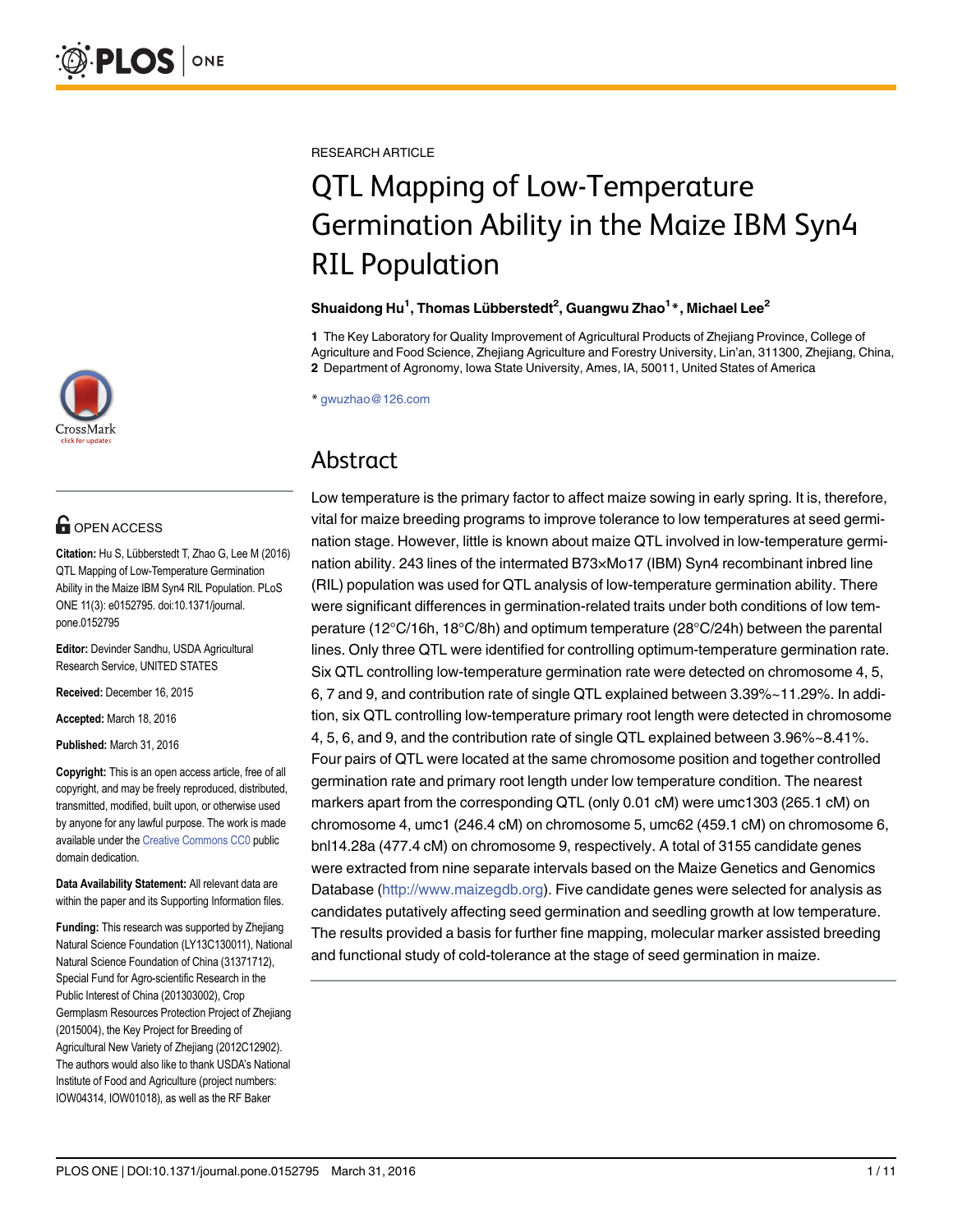<span id="page-1-0"></span>

Center for Plant Breeding and K. J. Frey Chair in Agronomy at Iowa State University for funding this work.

Competing Interests: The authors have declared that no competing interests exist.

#### Introduction

Maize is one of the most widely grown crops in the world and ranks first for planting area in China. It is considered a cold-sensitive species with a relatively high temperature threshold for germination and vegetative growth [[1\]](#page-9-0). Chilling damage is a common disaster at sowing season in many countries and regions and it has become one of the main environmental restrictions in maize production. In recent years, the frequent low temperature in early spring has resulted in the delay of sowing and the failure of normal emergence of maize seeds. Low seedling establishment ultimately leads to yield and seed quality decrease. It is, therefore, vital for maize breeding programs to improve tolerance to low temperatures at seed germination stage, called low-temperature germination ability, especially in temperate and at high altitudes in tropical and subtropical maize growing areas.

Quantitative trait locus (QTL) mapping of low-temperature germination ability has been conducted in rice, wheat, and soybean  $[2-9]$  $[2-9]$  $[2-9]$ . In rice, dozens of QTL of low-temperature germination ability were identified on 10 chromosomes using different mapping populations and it has been demonstrated that two QTL are useful for enhancing low-temperature germination ability in breeding programs. In maize, some traits at the seedling stage were conducted for mapping of QTL associated with chilling tolerance, such as chlorophyll fluorescence parame-ters, leaf greenness, leaf area, shoot dry weight, and shoot nitrogen content [[10](#page-9-0)]. At the germination stage, germination rate and primary root length are the most important two traits in response to cold stress. However, little attention has been paid to their genetic analysis including QTL mapping. Therefore, it is imperative to carry out gene mapping of low-temperature germination ability in maize, which is the first step towards incorporating these traits in breeding programs.

The improvement of genetic resolution can be achieved by randomly intermating plants in the F2 generation prior to the derivation of mapping progeny [[11](#page-9-0)]. In our study, the maize intermated B73×Mo17 (IBM) population was used. B73 and Mo17 represent two major heterotic groups in the U.S.: the Iowa stiff stalk synthetic population (BSSS) and Lancaster, respectively. The IBM mapping population was gradually constructed at Iowa State University since the 1990s  $[11]$ . Based on a B73×Mo17 F<sub>2</sub> population, the IBM recombinant inbred line population (IBM Syn4 RIL, IBM Syn4 as short form) was generated after four generations of intermating and eight generations of inbreeding [[11](#page-9-0)]. Recombination in IBM Syn4 is about 3.5 times increased compared to  $F_2$  -derived RILs. Therefore, IBM Syn4 is quite suitable for high density genetic linkage map construction, comparative genomics, QTL analysis and heterosis analysis [\[11](#page-9-0)].

In this study, a panel of 243 recombinant inbred lines of IBM Syn4 was used as QTL mapping population. The objectives of this study were: (i) to validate the low-temperature germination rate and primary root length of 243 Syn4 lines and their parents B73 and Mo17; (ii) to identify quantitative trait loci (QTL) controlling low-temperature germination rate and root length in the maize IBM Syn4; and (iii) to explore QTL which are colocalized in the same regions between germination rate and primary root length under the low temperature condition. This study will provide a basis for further fine mapping, molecular marker assisted breeding and functional study in low-temperature germination ability of maize.

#### Materials and Methods

#### Plant materials

Seed of 243 IBM Syn4 lines and their parents B73 and Mo17 were produced in summer 2006 by manual self-pollination of each plant at Agronomy Farm of Iowa State University (ISU),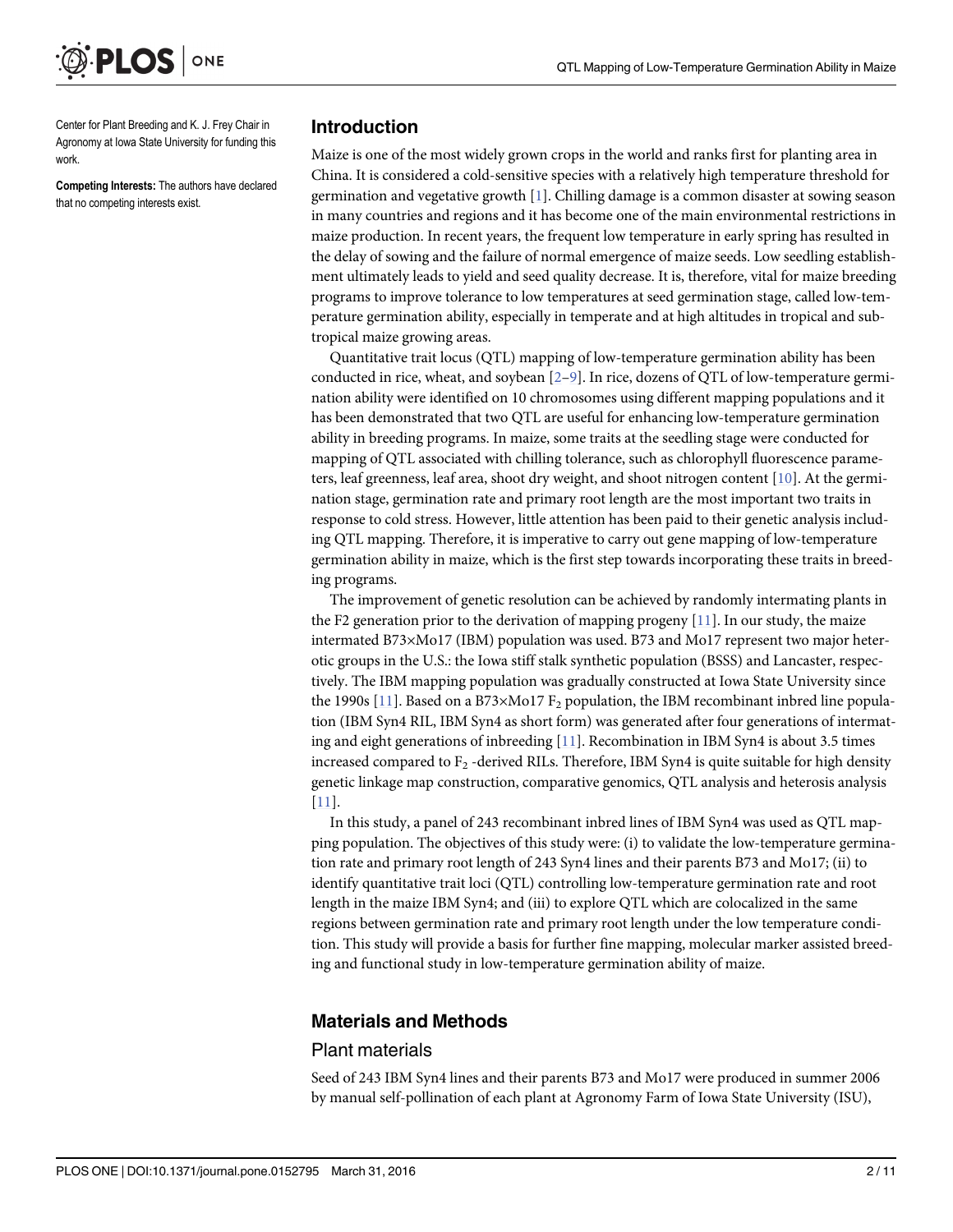<span id="page-2-0"></span>Ames, Iowa, USA located at 42°02'05"N, 93°37'12"W. This region has a humid continental climate and the average annual precipitation is 865.4 mm. After ripeness, seed was harvested and dried for seven days at ambient temperature and forced air at the Agronomy Research Center, ISU. Seed was subsequently stored at 4°C before use in the agronomy seed storage facility in the basement of Agronomy Hall, ISU. The initial average germination percentage of B73, Mo17 and IBM Syn4 population was 98%, 60%, and 82% at 28°C, respectively.

#### Germination experiments

Germination experiments were performed in a growth chamber at Iowa State University in 2014 at 12°C /16h–18°C /8h daily cycles in the dark at 60% relative humidity for 7 d. According to practical maize production in China, sowing begins when the soil temperature reaches 15°C in early spring. The soil temperature may be 12°C at night, while it may be 18°C during the daytime. Therefore, to simulate the field conditions, alternating low temperatures were adopted in our experiment. In order to amplify the effect of low temperature, 12°C was used for double time of 18°C done every day. A control germination experiment was performed under optimum temperature condition (28°C/24h) for calculation of germination rates. Kernels were sown in moist brown germination paper (Size:  $30 \text{ cm} \times 30 \text{ cm}$ , Anchor Ltd., USA) and another sheet of humid paper was used as cover. Then, the germination paper was rolled and put erectly in a sealed plastic bag. After 7 d incubation, primary root length of each germinated seed under low-temperature condition was measured by a straight ruler and germination rates under both conditions of low temperature and optimum temperature were calculated according to the International Rules for Seed Testing [[12\]](#page-9-0). The germination test was conducted in three replicates for each line. Fifteen seeds per line were used for each replicate.

Significant differences of germination rate and primary root length under low temperature condition between the two parental lines B73 and Mo17 were detected using Student's t test  $(p = 0.01)$ . Data of 243 IBM lines were analyzed using analysis of variance (ANOVA) implemented in the PROC GLM program in SPSS 12.0 (SPSS, Inc., Chicago). Heritabilities  $(H^2, \%)$ for each trait were calculated, fitting the effects of genotype  $(G)$  and environment  $(E)$ , as  $H^2 = \sigma^2 G / (\sigma^2 G + \sigma^2 E / r) \times 100$ , where  $H^2$  is broad sense heritability,  $\sigma^2 G$  is genotypic variance,  $\sigma^2_{\;E}$  is error variance, and  $r$  is the number of replicates [\[13\]](#page-9-0). The coefficients of variation (CV, %) for each trait were calculated as follows:  $CV = s$  / $\bar{x}$ , where s is the standard deviation.

#### DNA marker analysis and genetic linkage map construction

DNA marker data used for genetic linkage map construction were retrieved from the MaizeGDB website ([http://www.maizegdb.org/ancillary/qtl/ibm302cross.np\)](http://www.maizegdb.org/ancillary/qtl/ibm302cross.np). In this study, 1339 DNA markers were used. Marker information marked "A" correspond to the genotype of B73, "B" to that of Mo17, and "-" represents a missing value. The marker order was determined using MAPMAKER/EXP3.0 and the genetic map was constructed with the software newly developed by Liu et al.  $[14]$  $[14]$  $[14]$ . Marker loci were partitioned into linkage groups (LGs) based on their location in the maize genome. Next, the modified logarithm of odds (MLOD) scores between DNA markers were calculated to further confirm the robustness of markers for each LG. Markers with MLOD scores <5 were filtered prior to ordering. To ensure efficient construction of the high-density and high-quality map, the HighMap strategy as described by Liu et al. [\[14\]](#page-9-0) was utilized to order the DNA markers and correct genotyping errors within LGs.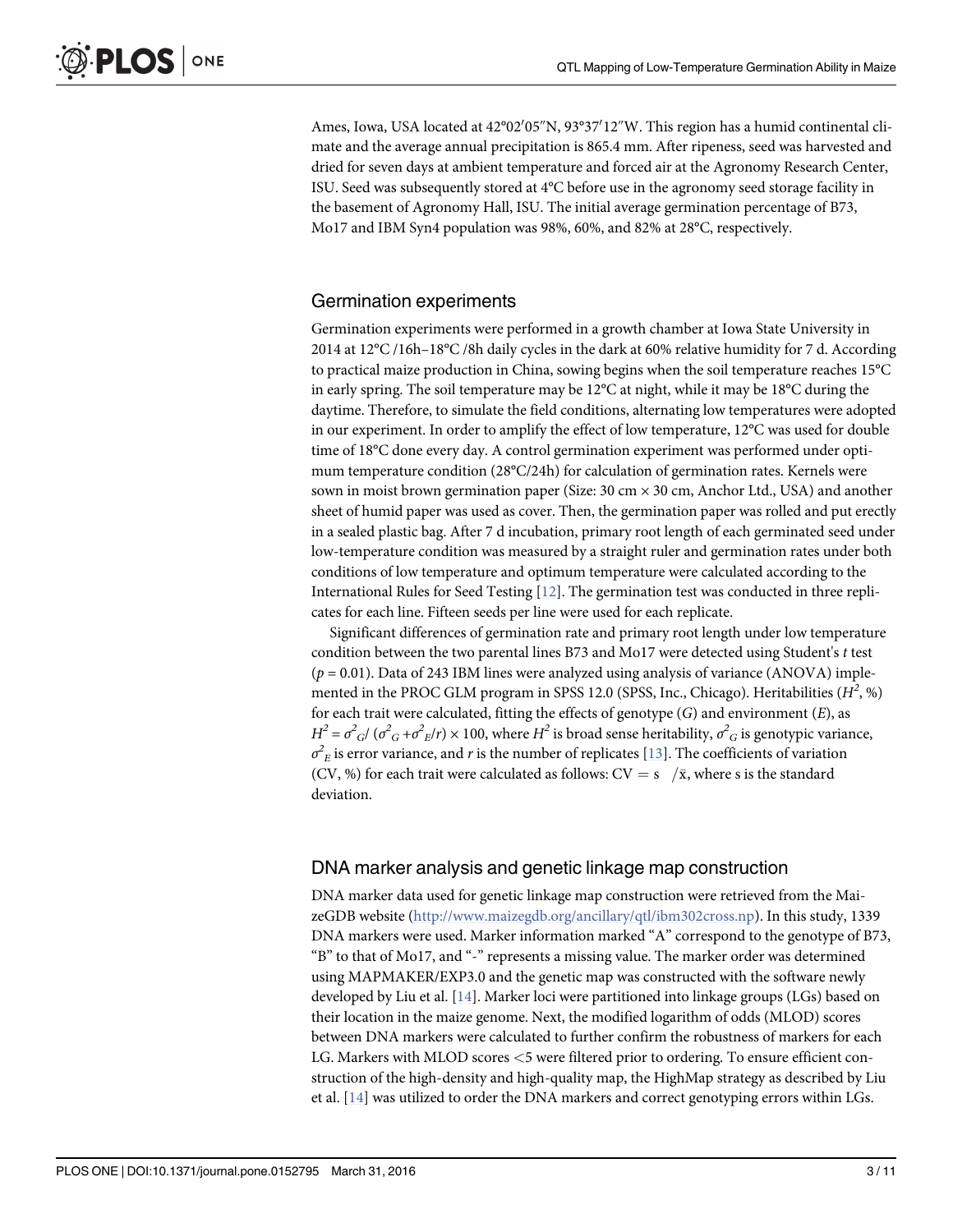#### <span id="page-3-0"></span>QTL analysis

QTL analysis was carried out using the above linkage map with 1339 markers. Two methods of composite interval mapping (CIM) and multiple interval mapping (MIM) were employed to identify QTL and to estimate their effects throughout the whole genome [\[15,](#page-9-0) [16\]](#page-10-0). Because similar results were obtained, only those from CIM are shown. QTL Cartographer 1.17 was used, and model 6 of the Zmapqtl program module was adopted. The genome was scanned at 2 cM intervals and the window size was set at 10 cM. The logarithm of odds (LOD) threshold values for each trait were determined by 1,000 permutations at a  $p = 0.05$  level [\[17\]](#page-10-0). QTL positions were assigned underneath maximal LOD scores. The calculations were performed with QTL Cartographer 1.17 developed by Basten et al. [[16](#page-10-0)]. Additive effects of the detected QTL were estimated using Zmapqtl. The  $R^2$  value (coefficient of determination) from this analysis indicates the percentage of phenotypic variance explained by marker genotypes at a QTL. The procedures of QTL analysis used in this study are described in more detail in [S1 Table](#page-8-0).

#### **Results**

#### Phenotypic analysis for germination-related traits under both conditions of low temperature and optimum temperature

Three traits related to germination ability were measured (Table 1): optimum-temperature germination rate (OTGR), low-temperature germination rate (LTGR) and low-temperature primary root length (LTPRL). The parental lines B73 and Mo17 were significantly different for OTGR ( $p = 0.05$ ), LTGR ( $p = 0.01$ ) and LTPRL ( $p = 0.01$ ). There were significant correlations between OTGR and LTGR ( $r = 0.681$ ,  $p = 0.01$ ), LTPRL ( $r = 0.679$ ,  $p = 0.01$ ). Furthermore, LTGR and LTPRL showed a closer significant correlation ( $r = 0.896$ ,  $p = 0.01$ ), suggesting that germination-related traits under low temperature condition were more likely to be controlled by the same genetic factors.

The average values of LTGR and LTPRL within IBM Syn4 were closer to those of Mo17 than B73 (Table 1). However, the contrary trend was found for OTGR. OTGR had a lower coefficient of variation (CV, %) value than LTGR and LTPRL. CVs of OTGR, LTGR, and LTPRL were 25.9%, 58.1%, and 54.7%, respectively. Furthermore, LTPRL had a higher heritability  $(H^2)$  than OTGR and LTGR.  $H^2$  estimates of LTPRL, OTGR, and LTGR were 94.5%, 88.5% and 88.3%, respectively. The results suggested that LTPRL was less affected by environmental factors than LTGR. Germination rate under both low and optimum temperature

| Table 1. Germination related traits of B73, Mo17 and Syn4 population and their heritabilities under low and optimal temperature conditions. |                            |                 |  |  |
|---------------------------------------------------------------------------------------------------------------------------------------------|----------------------------|-----------------|--|--|
| Traits <sup>a</sup>                                                                                                                         | <b>Parent</b> <sup>b</sup> | Syn4 population |  |  |

| .           | .                |                 | wyn i pwpwiation |      |            |                        |  |
|-------------|------------------|-----------------|------------------|------|------------|------------------------|--|
|             | <b>B73</b>       | <b>Mo17</b>     | Range            | Mean | CV $(%)^c$ | $H^2$ (%) <sup>d</sup> |  |
| OTGR (%)    | 97.8±3.8A        | $60.0 + 6.7B$   | $4.4 - 100.0$    | 81.7 | 25.9       | 88.5                   |  |
| $LTGR (\%)$ | 95.6±3.8A        | 35.6±3.8B       | $0.0 - 100.0$    | 52.6 | 58.1       | 88.3                   |  |
| LTPRL (mm)  | $26.7 \pm 1.0$ A | $8.1 \pm 2.1 B$ | $0.2 - 36.0$     | 11.3 | 54.7       | 94.5                   |  |

a<br>OTGR, LTGR, LTPRL represents optimum-temperature germination rate, low-temperature germination rate, low-temperature primary root length, respectively.

<sup>b</sup>Means with the standard deviation of the parental lines that followed by the different upper-case letter significantly differ by Student's t test at 1% level of significance, respectively.

<sup>c</sup>CV: coefficient of variation.

<sup>d</sup>H<sup>2</sup>: heritability.

doi:10.1371/journal.pone.0152795.t001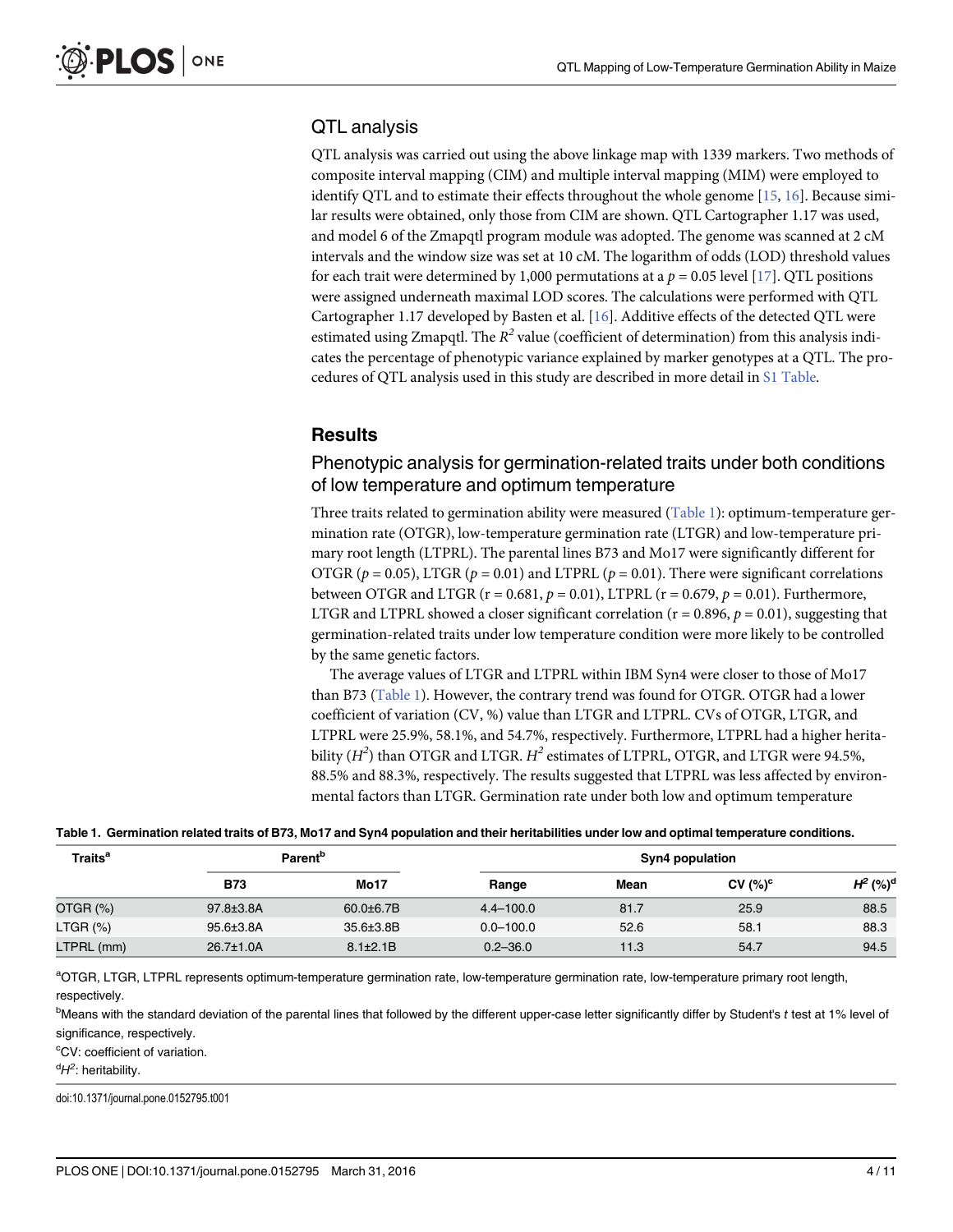followed negatively skewed distributions, while primary root length under low temperature condition followed a positively skewed distribution ( $Fig 1$ ). Peak germination rates at both temperatures were higher than the mean of the IBM Syn4 population, whereas primary root length at low temperature was reduced. Furthermore, only a single peak appeared in the frequency distribution histograms for each trait, suggesting that the three germination-related traits might be controlled by several QTL with a small genetic effects.

Under low temperature condition, within 243 lines of IBM Syn4, primary root lengths after seven days of five lines exceeded 25.0 cm, whereas those of three lines were below 1.0 cm. Germination rates of 27 lines exceeded 98%, whereas those of 16 lines were below 2%. In general, seed of 10 lines had stronger germination ability (germination rate  $\geq$  95% and primary root  $\text{length} \geq 20.0$  cm) to tolerate low temperatures, whereas seeds of 12 lines had weaker germination ability to tolerate low temperatures (germination rate  $\leq 10\%$  and primary root length  $\leq 3.0$  cm).

#### Construction of a molecular linkage map

In total, 1339 DNA markers were included in the construction of a molecular linkage map. There were 229, 128, 162, 131, 128, 109, 116, 107, 126, 103 DNA markers located on chromosomes 1, 2, 3, 4, 5, 6, 7, 8, 9, and 10, respectively. They were used to construct 10 linkage groups [\(S1](#page-8-0)–[S10](#page-8-0) Figs). The total length of the IBM Syn4 linkage map was 6242.7 cM with an average interval size of 4.63 cM.

#### QTL analysis for germination-related traits under both conditions of low temperature and optimum temperature

The genotypic data [\(S2 Table](#page-8-0)) were retrieved from the MaizeGDB website ([http://www.](http://www.maizegdb.org/ancillary/qtl/ibm302cross.np) [maizegdb.org/ancillary/qtl/ibm302cross.np](http://www.maizegdb.org/ancillary/qtl/ibm302cross.np)). QTL were detected based on LOD thresholds





doi:10.1371/journal.pone.0152795.g001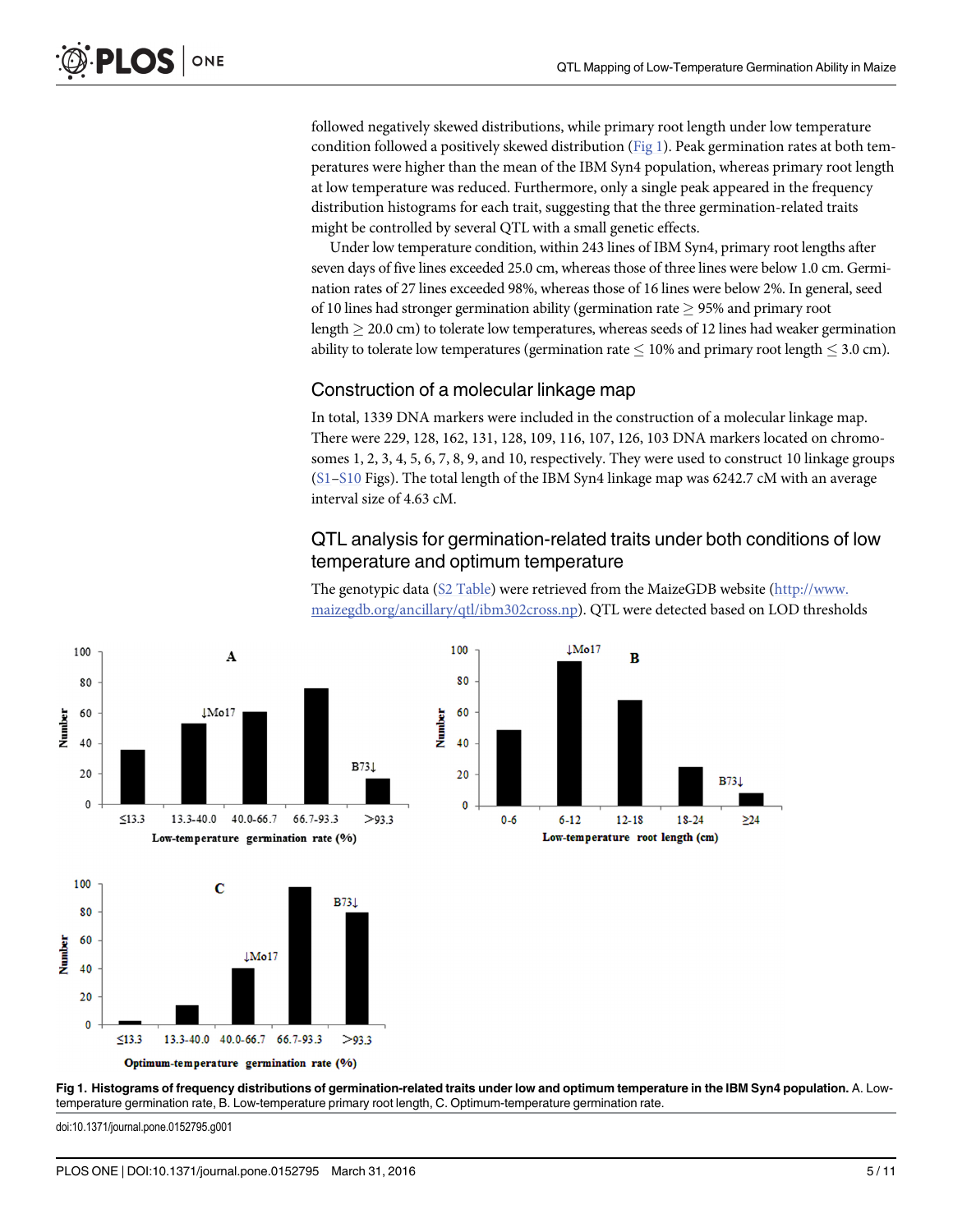<span id="page-5-0"></span>

| QTL <sup>a</sup> | Peak position (cM) | <b>Bin</b> b  | Nearest marker    | Left border (cM) | Right border (cM) | <b>LOD Score</b> <sup>c</sup> | <b>Additive Effect<sup>a</sup></b> | $R^2$ (%) <sup>e</sup> |
|------------------|--------------------|---------------|-------------------|------------------|-------------------|-------------------------------|------------------------------------|------------------------|
| qOTGR5-1         | 246.41             | 5.03          | umc1              | 246.4            | 246.9             | 4.72                          | $-5.56$                            | 6.37                   |
| qOTGR6-1         | 342.61             | $6.05 - 6.06$ | mmp150            | 341.6            | 349               | 3.88                          | 5.18                               | 5.75                   |
| qOTGR7-1         | 190.01             | 7.02          | umc1983           | 181              | 197.9             | 3.72                          | 6.33                               | 7.78                   |
| gLTGR4-1         | 265.11             | 4.05          | umc1303           | 265.1            | 268.1             | 3.12                          | 0.88                               | 3.39                   |
| gLTGR5-1         | 246.41             | 5.03          | umc1              | 246.4            | 246.9             | 9.66                          | $-1.59$                            | 11.29                  |
| gLTGR5-2         | 417.21             | 5.06          | mmc0481           | 417.2            | 421.8             | 5.12                          | 1.21                               | 5.7                    |
| qLTGR6-1         | 459.11             | 6.07          | um <sub>c62</sub> | 459.1            | 470.2             | 3.42                          | 0.95                               | 3.89                   |
| aLTGR7-1         | 244.71             | 7.02          | mmp127            | 243.7            | 246.2             | 4.77                          | 1.15                               | 5.72                   |
| qLTGR9-1         | 477.41             | 9.06          | bnl14.28a         | 477.4            | 479               | 4.61                          | 1.07                               | 5.25                   |
| gLTPRL4-1        | 265.11             | 4.05          | umc1303           | 265.1            | 268.1             | 3.33                          | 1.26                               | 3.96                   |
| gLTPRL5-1        | 246.41             | 5.03          | umc1              | 246.4            | 246.9             | 4.42                          | $-1.47$                            | 5.39                   |
| gLTPRL5-2        | 419.21             | 5.06          | mmc0481           | 417.2            | 421.8             | 6.08                          | 1.91                               | 8.11                   |
| gLTPRL6-1        | 75.51              | 6.01          | uck1              | 75.5             | 78                | 5.17                          | $-2.48$                            | 7.03                   |
| gLTPRL6-2        | 459.11             | 6.07          | um <sub>c62</sub> | 459.1            | 470.2             | 4.1                           | 1.47                               | 5.17                   |
| gLTPRL9-1        | 477.41             | 9.06          | bnl14.28a         | 477.4            | 479               | 6.66                          | 1.83                               | 8.41                   |

Table 2. QTL detected for controlling germination ability under low and optimum temperature in the IBM Syn4 population.

a<br>OTGR, LTGR, LTPRL represents optimum-temperature germination rate, low-temperature germination rate, low-temperature primary root length, respectively.

<sup>b</sup>Chromosome Bins of the marker and position taken from IBM 2008.

<sup>c</sup>LOD: Log10-likelihood value.

<sup>d</sup>Additive effect: The negative value of additive effect indicates the allele from B73 is positive.

<sup>e</sup>R<sup>2</sup>: coefficient of determination, which represents the percentage of phenotypic variance explained by a putative QTL.

doi:10.1371/journal.pone.0152795.t002

after permutation tests. The LOD thresholds for optimum-temperature germination rate (OTGR) varied from 3.72 to 4.72. Only three QTL controlling OTGR were detected on chro-mosomes 5, 6, 7 (Table 2; [Fig 2\)](#page-6-0). These QTL explained 5.75–7.78% of the phenotypic variation. The LOD thresholds for low-temperature germination rate (LTGR) varied from 3.12 to 9.66. A total of six QTL controlling LTGR were detected on five chromosomes (Table 2; [Fig 2](#page-6-0)). Of the six QTL, two QTL were located on chromosome 5, the other four QTL was located on chromosomes 4, 6, 7, and 9. These QTL explained 3.39–11.29% of the phenotypic variation.  $qLTGR5-1$ had the highest LOD values and the highest contribution to phenotypic variance. The QTL region from B73 background had a positive effect on LTGR (Table 2). The LOD thresholds for low-temperature primary root length (LTPRL) varied from 3.33 to 6.66. A total of six QTL controlling LTPRL were detected on four chromosomes (Table 2; [Fig 2\)](#page-6-0). Of the six QTL, two QTL were located on chromosome 5, two QTL were located on chromosome 6, and the other two QTL were located on chromosomes 4 and 9. These QTL explained 3.96–8.41% of the phenotypic variation. qLTPRL9-1 had the highest LOD values and explained most of the phenotypic variation. The QTL region from the B73 background had a negative effect on LTPRL (Table 2).

Three QTL were located at the same chromosome position and together controlled three germination-related traits (Table 2, [Fig 2\)](#page-6-0).  $qOTGR5-1$ ,  $qLTGR5-1$ , and  $qLTPRL5-1$  were detected at 246.41 cM on chromosome 5, which was near umc1 (246.4 cM). Alleles from B73 background promoted germination ability under both conditions of low temperature and optimum temperature ( $Table 2$ ). In addition, four pairs of QTL were separately located at the same chromosome position and each pair controlled both germination rate and primary root length under low temperature condition (Table 2, [Fig 2](#page-6-0)).  $qLTGR4-1$  and  $qLTPRI4-1$  were detected at 265.11 cM on chromosome 4 near umc1303 (265.1 cM). qLTGR6-1 and qLTPRL6-2 were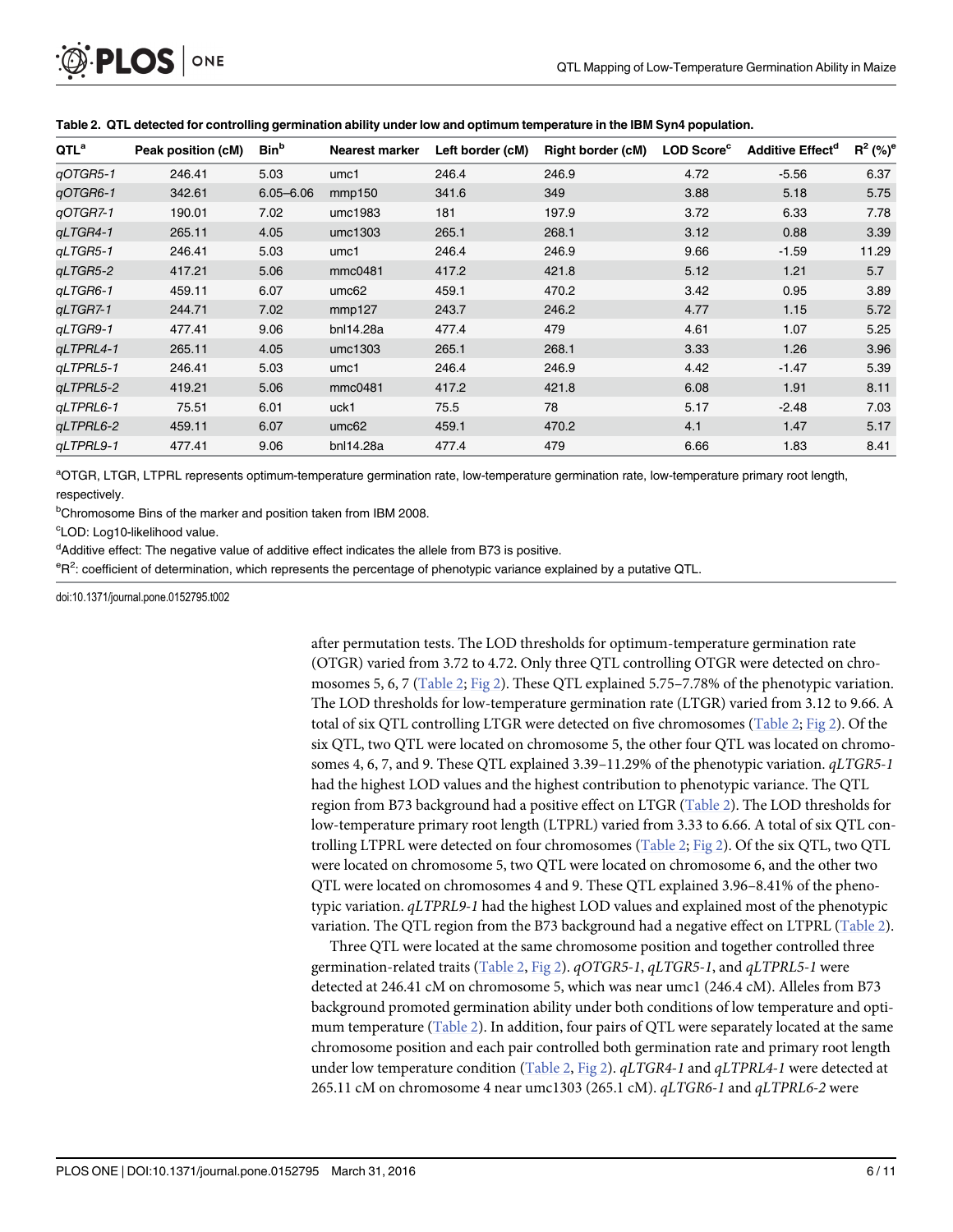<span id="page-6-0"></span>

[Fig 2. C](#page-5-0)hromosomal location of quantitative trait loci (QTL) for germination ability under low and optimum temperature conditions in IBM Syn4 population.

doi:10.1371/journal.pone.0152795.g002

**PLOS I** 

ONE

detected at 459.11 cM on chromosome 6, near to umc62 (459.1 cM). qLTGR9-1 and qLTPRL9- 1 were detected at 477.41 cM on chromosome 9, close to bnl14.28a (477.4 cM). qLTGR5-2 and qLTPRL5-2 were located near mmc0481 (417.2 cM) on chromosome 5.

#### **Discussion**

Early sowing can have agronomic advantages such as earlier harvest and greater yield [\[18\]](#page-10-0). It is, therefore, an important breeding objective to improve maize cold tolerance at germination stage. There are genetic differences of low-temperature germination ability among different maize genotypes. Seedling cold tolerance has been studied at an agronomic and physiological level with respect to number of surviving plants, plant weight, leaf greenness, leaf area, chlorophyll fluorescence parameters, nitrogen content, and anthocyanin content [[1](#page-9-0), [10](#page-9-0), [19](#page-10-0)]. However, little is known about maize QTL involved in low-temperature germination ability. So far, Hund et al. [[20](#page-10-0)] reported QTL controlling root and shoot traits of maize seedlings under cold stress.

As is well known, the radicle firstly protrudes from the seed coat and subsequent growth is positively correlated with germination. Therefore, primary root length and germination rate play a vital role in low-temperature germination ability in maize. Under low temperature condition, primary root length and germination rate had higher heritabilities and relevancy in our study than in the study by Hund et al. [[20](#page-10-0)]. Therein, four QTL were detected for primary root length and one QTL was detected for germination rate using a linkage map comprising 135 markers in Hund's study [\[20\]](#page-10-0). Compared with our results, there were two QTL of germinationrelated traits detected at the same chromosome. One QTL controlling LTGR was located at 110 cM on chromosome 4, 155.11 cM apart from qLTGR4-1 and another QTL controlling LTPRL was located at 119 cM on chromosome 4, 146.11 cM apart from  $qLTPRL4-1$  in our study. Additional QTL controlling low-temperature germination ability were thus identified in our study.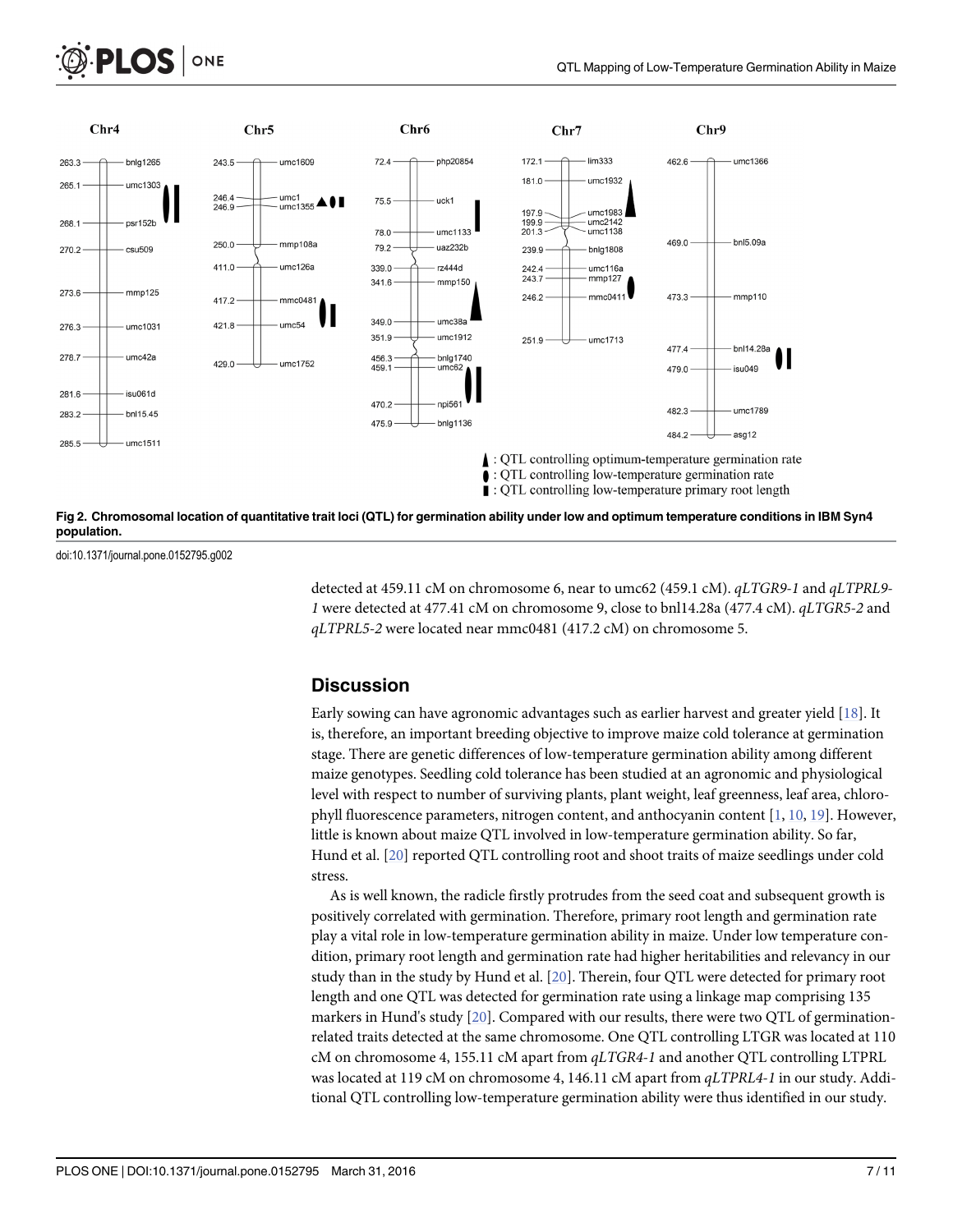The different results comparing the study of Hund et al. [\[20\]](#page-10-0) and ours might be caused by different testing conditions, such as type and number of molecular markers, mapping populations, as well as temperature conditions. Firstly, there were 1339 DNA markers employed in our study, whereas there were only 135 DNA markers employed in the study of Hund et al. [\[20](#page-10-0)]. A denser linkage map contributed to more precise QTL localization in our study. Secondly, 243 recombinant inbred lines of the IBM Syn4 population were analyzed in our study, whereas only 168 F2:4 families of the cross Lo964 × Lo1016 were analyzed in the study of Hund et al. [[20](#page-10-0)]. In our study, the IBM Syn4 RIL population was chosen because B73 and Mo17 represent the main heterotic groups of temperate elite maize in the U.S., and an extensive genetic map is available. Furthermore, the IBM population offers a high genetic resolution and power of QTL detection [[19](#page-10-0)]. So, the differences in numbers of markers and individuals explained the accuracy and precision in the QTL identified. In addition, to simulate the field conditions, an alternating low temperature regime (12°C/16h, 18°C/8h) was adopted during seed germination in our study. In the study of Hund et al. [\[20](#page-10-0)], seeds were only imbibed for 12 h at 16°C before sowing and then kept at a high constant temperature (25°C) during seed germination. Finally, B73 and Mo17 significantly differed in germination rate under low temperature conditions [\[19\]](#page-10-0). When optimum temperature was applied, 3 QTL were identified in our study while no QTL were detected in the study of Rodríguez et al. [[19](#page-10-0)].

The high resolution linkage map not only contributes to QTL mapping of low-temperature germination ability and understanding of its molecular basis, but will also to be helpful for breeding of cold-tolerant cultivars via marker-assisted selection (MAS). In rice, Hyun et al. [\[21](#page-10-0)] developed several SNP markers of low-temperature germination ability for evaluation of rice germplasm based on the major effect QTL qLTG3-1. In our study, there were four pairs of QTL located in the same chromosome position, which together controlled germination rate and primary root length of maize under low temperature condition. The genetic distances were very close (only 0.01 cM) between QTL and DNA markers. The corresponding four DNA markers closely linked with their QTL of low-temperature germination ability were umc1303 (265.1 cM) on chromosome 4, umc1 (246.4 cM) on chromosome 5, umc62 (459.1 cM) on chromosome 6, and bnl14.28a (477.4 cM) on chromosome 9. Therefore, these four DNA markers are useful tools using MAS to predict cold-tolerance in breeding programs.

In our study, a total of 15 QTL were detected in three germination-related traits. Because of common QTL, there were only nine distinct intervals controlling optimum-temperature germination rate, low-temperature germination rate or low-temperature primary root length. A total of 3155 candidate genes were extracted from the nine intervals based on B73\_RefGen\_v3 in Maize Genetics and Genomics Database ([http://www.maizegdb.org\)](http://www.maizegdb.org) ([S3](#page-8-0) [Table](#page-8-0)). Three QTL (qOTGR5-1, qLTGR5-1, qLTPRL5-1) near umc1 were identified at the same locus (60,994,667~64,729,128 bp) on chromosome 5. The GRMZM2G325653 gene (64,674,608~64,681,233 bp) is expressed in seedling coleoptile, primary shoot system, juvenile vascular leaf, among others [[22](#page-10-0)]. It encodes a mildew resistance locus (MLO)-like protein and its homolog in Arabidopsis was expressed during seedling growth  $[23]$  $[23]$ . Two QTL ( $qLTGR4-1$ ,  $qLTPRL4-1$ ) near umc1303 were located in the same region  $(42,146,791~65,900,096$  bp) on chromosome 4. A candidate gene GRMZM2G377165 (42,144,894~42,148,125 bp) is a putative serrate-related C2H2 zinc-finger family protein. According to the study of Prigge and Wagner [\[24\]](#page-10-0), the homologous gene in Arabidopsis is required for normal shoot development such as taller meristems, alterations in phase transition, phyllotaxy and branching. Two QTL (*qLTGR5-2*, qLTPRL5-2) near mmc0481 were detected in the same position (192,286,059~192,786,734 bp) on chromosome 5. The gene GRMZM2G398807 (192,613,610~192,614,489 bp) coding a cortical cell-delineating protein was expressed in primary root and perhaps participates in the physiological process of radicle protrusion  $[22, 23]$  $[22, 23]$  $[22, 23]$  $[22, 23]$ . Two QTL (qLTGR6-1, qLTPRL6-2) near umc62

<span id="page-7-0"></span> $PLOS |$  ONE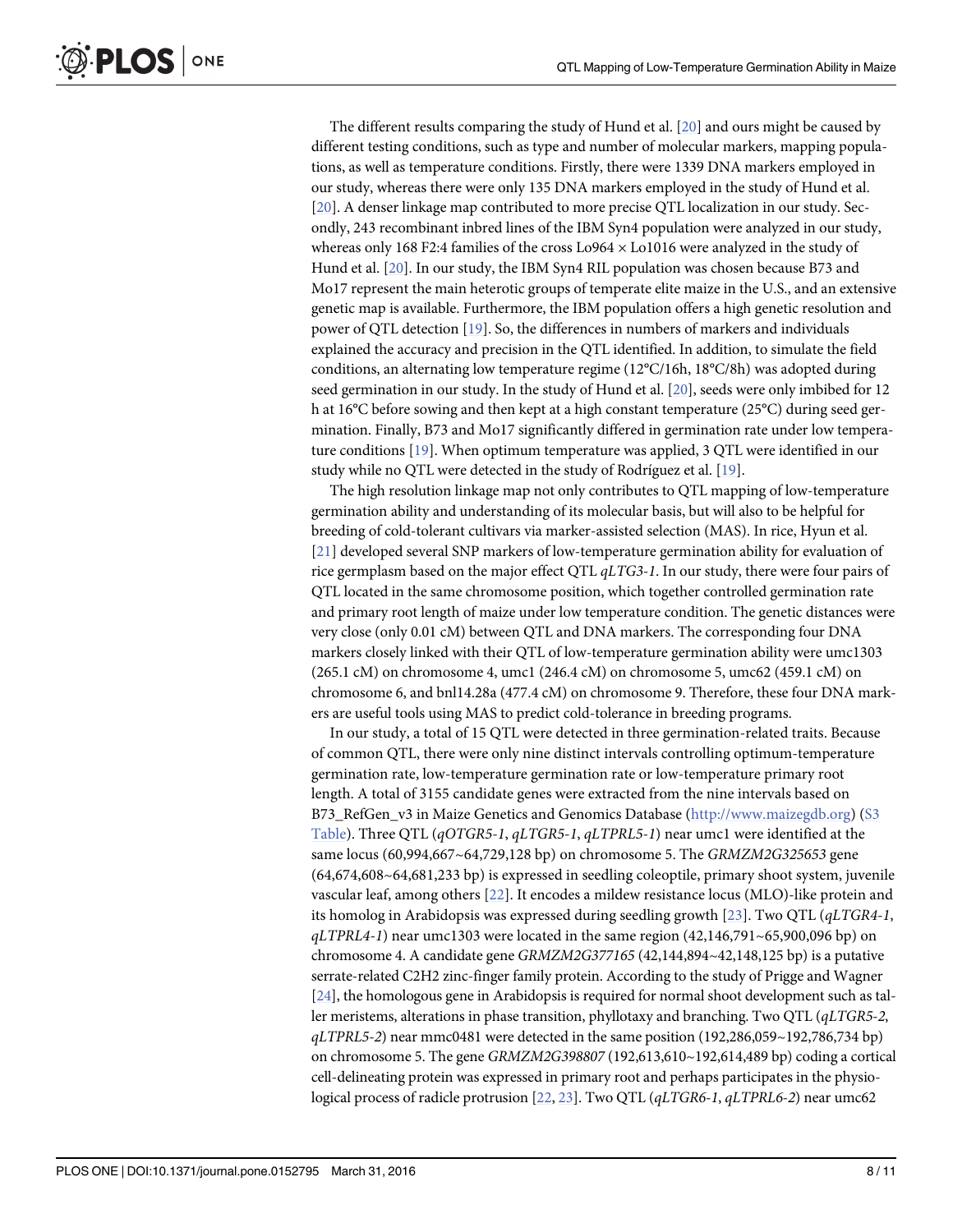<span id="page-8-0"></span>were detected in the same position (164,802,199~165,689,335 bp) on chromosome 6. A predicted gene GRMZM2G154595 (165,631,098~165,635,858 bp) was expressed in some germination-related organs such as embryo, primary root, coleoptile, stem internode and translated to malate dehydrogenase. It is well known that some key enzymes (malate dehydrogenase, etc.) in respiratory metabolism and TCA cycle are not only a fundamental metabolic pathway for energy production, but also provide the substrates for cell synthesis and growth during seed germination [[25](#page-10-0)]. Two QTL (qLTPRL9-1, qLTGR9-1) near bnl14.28a are positioned in the same region (147,818,369~147,658,717 bp) on chromosome 9. The product of a candidate gene GRMZM2G154149 (147,664,617~147,669,617 bp) is a putative non-phototropic hypocotyl 3 (NPH3) family protein isoform and its homologs in Arabidopsis and rice are involved in auxinmediated organogenesis such as hypocotyl  $[22, 23]$  $[22, 23]$  $[22, 23]$  $[22, 23]$ . These predicted genes may affect seed germination and seedling growth especially at low temperature.

#### Supporting Information

[S1 Fig.](http://www.plosone.org/article/fetchSingleRepresentation.action?uri=info:doi/10.1371/journal.pone.0152795.s001) Linkage group in Chr1. (PNG) [S2 Fig.](http://www.plosone.org/article/fetchSingleRepresentation.action?uri=info:doi/10.1371/journal.pone.0152795.s002) Linkage group in Chr2. (PNG) [S3 Fig.](http://www.plosone.org/article/fetchSingleRepresentation.action?uri=info:doi/10.1371/journal.pone.0152795.s003) Linkage group in Chr3. (PNG) [S4 Fig.](http://www.plosone.org/article/fetchSingleRepresentation.action?uri=info:doi/10.1371/journal.pone.0152795.s004) Linkage group in Chr4. (PNG) [S5 Fig.](http://www.plosone.org/article/fetchSingleRepresentation.action?uri=info:doi/10.1371/journal.pone.0152795.s005) Linkage group in Chr5. (PNG) [S6 Fig.](http://www.plosone.org/article/fetchSingleRepresentation.action?uri=info:doi/10.1371/journal.pone.0152795.s006) Linkage group in Chr6. (PNG) [S7 Fig.](http://www.plosone.org/article/fetchSingleRepresentation.action?uri=info:doi/10.1371/journal.pone.0152795.s007) Linkage group in Chr7. (PNG) [S8 Fig.](http://www.plosone.org/article/fetchSingleRepresentation.action?uri=info:doi/10.1371/journal.pone.0152795.s008) Linkage group in Chr8. (PNG) [S9 Fig.](http://www.plosone.org/article/fetchSingleRepresentation.action?uri=info:doi/10.1371/journal.pone.0152795.s009) Linkage group in Chr9. (PNG) [S10 Fig.](http://www.plosone.org/article/fetchSingleRepresentation.action?uri=info:doi/10.1371/journal.pone.0152795.s010) Linkage group in Chr10. (PNG) [S1 Table](http://www.plosone.org/article/fetchSingleRepresentation.action?uri=info:doi/10.1371/journal.pone.0152795.s011). The detailed procedures of QTL analysis. (DOCX) [S2 Table](http://www.plosone.org/article/fetchSingleRepresentation.action?uri=info:doi/10.1371/journal.pone.0152795.s012). The 243 lines' genotypes for IBM Syn4 RIL population. (XLSX) [S3 Table](http://www.plosone.org/article/fetchSingleRepresentation.action?uri=info:doi/10.1371/journal.pone.0152795.s013). A list of predicted genes in each confidence interval. (XLSX)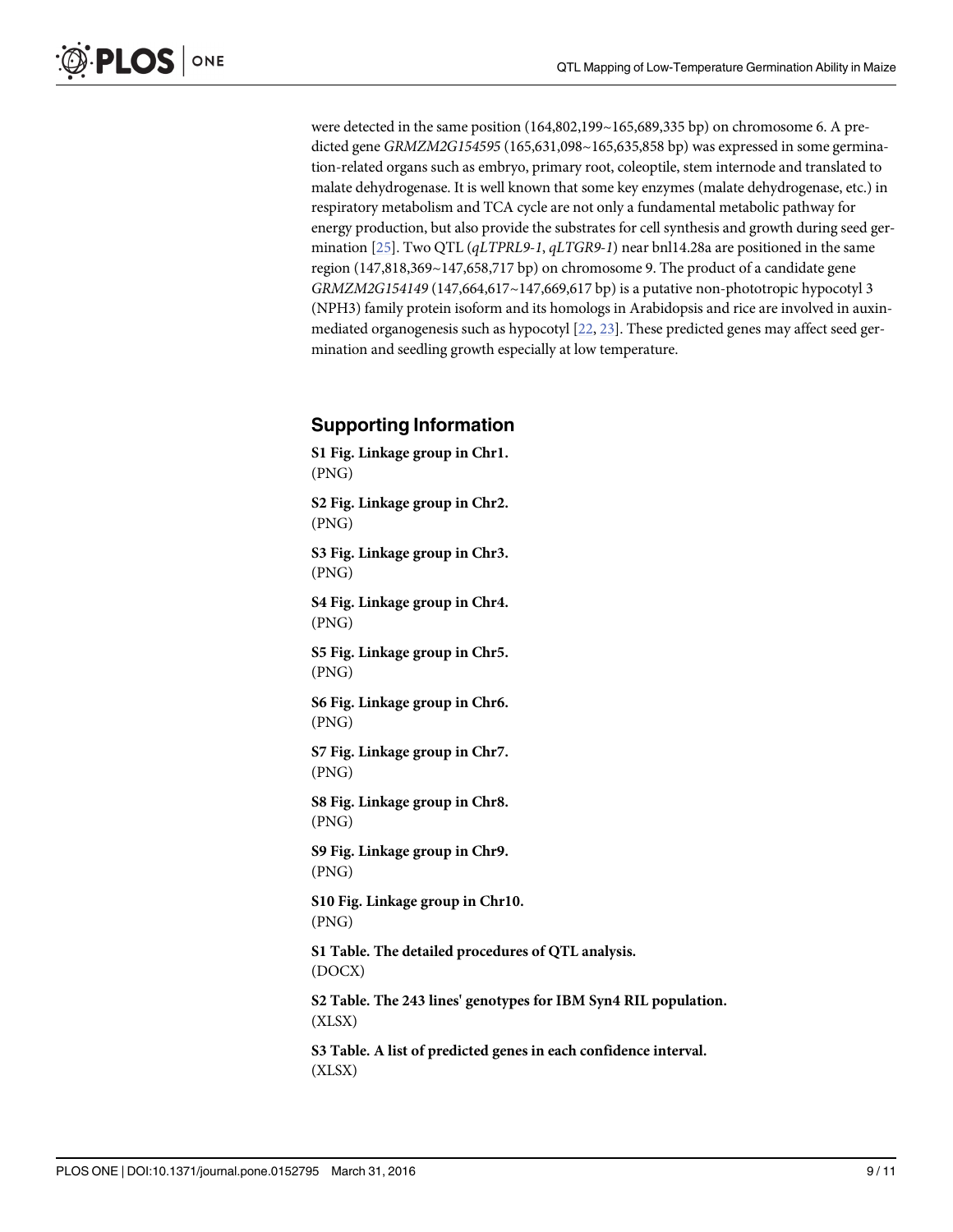#### <span id="page-9-0"></span>Acknowledgments

This research was supported by Zhejiang Natural Science Foundation (LY13C130011), National Natural Science Foundation of China (31371712), Special Fund for Agro-scientific Research in the Public Interest of China (201303002), Crop Germplasm Resources Protection Project of Zhejiang (2015004), the Key Project for Breeding of Agricultural New Variety of Zhejiang (2012C12902). Authors would also like to thank USDA's National Institute of Food and Agriculture (Project Numbers: IOW04314, IOW01018), as well as the RF Baker Center for Plant Breeding and K.J. Frey Chair in Agronomy at Iowa State University for funding this work.

#### Author Contributions

Conceived and designed the experiments: GZ. Performed the experiments: GZ TL. Analyzed the data: SH. Contributed reagents/materials/analysis tools: ML TL. Wrote the paper: GZ. Supervised the study and revised the manuscript: TL. Read and approved the manuscript: SH TL GZ ML.

#### References

- [1.](#page-1-0) Rodríguez VM, Butrón A, Rady MOA, Soengas P, Revilla P (2014) Identification of quantitative trait loci involved in the response to cold stress in maize (Zea mays L.). Mol Breeding 33: 363–371
- [2.](#page-1-0) Miura K. Lin SY, Yano M, Nagamine T (2001) Mapping quantitative trait loci controlling low temperature germinability in rice (Oryza sativa L.). Breeding Sci 51: 293–299
- 3. Teng S, Zeng DL, Qian Q, Kunihifo Y, Huang DN, Zhu LH (2001) QTL analysis of rice low temperature germinability. Chinese Sci Bull 46: 1800–1804
- 4. Fujino K, Sekiguchi H, Sato T, Kiuchi H, Nonoue Y, Takeuchi Y, et al. (2004) Mapping of quantitative trait loci controlling low-temperature germinability in rice (Oryza sativa L.). Theor Appl Genet 108: 794– 799 PMID: [14624339](http://www.ncbi.nlm.nih.gov/pubmed/14624339)
- 5. Jiang L, Liu SJ, Hou MY, Tang JY, Chen LM, Zhai HQ, et al. (2006) Analysis of QTL for seed low temperature germinability and anoxia germinability in rice (Oryza sativa L.). Field Crop Res 98: 68-75
- 6. Bága M, Chodaparambil SV, Limin AE, Pecar M, Fowler DB, Chibbar RN (2007) Identification of quantitative trait loci and associated candidate genes for low-temperature tolerance in cold-hardy winter wheat. Funct Integr Genomic 7: 53–68
- 7. Ji SL, Jiang L, Wang YH, Zhang WW, Liu X, Liu SJ, et al. (2009) Quantitative trait loci mapping and stability for low temperature germination ability of rice. Plant Breeding 128: 387–392
- 8. Iwata N, Fujino K (2010) Genetic effects of major QTL controlling low-temperature germinability in dif-ferent genetic backgrounds in rice (Oryza sativa L.). Genome 53: 763-768 doi: [10.1139/g10-060](http://dx.doi.org/10.1139/g10-060) PMID: [20962882](http://www.ncbi.nlm.nih.gov/pubmed/20962882)
- [9.](#page-1-0) Zhang WB, Jiang HW, Qiu PC, Liu CY, Chen FL, Xin DW, et al. (2012) Genetic overlap of QTL associated with low-temperature tolerance at germination and seedling stage using BILs in soybean. Canada J Plant Sci 92: 1381–1388
- [10.](#page-1-0) Jompuk C, Fracheboud Y, Stamp P, Leipner J (2005) Mapping of quantitative trait loci associated with chilling tolerance in maize (Zea mays L.) seedlings grown under field conditions. J Exp Bot 56: 1153-1163 PMID: [15723825](http://www.ncbi.nlm.nih.gov/pubmed/15723825)
- [11.](#page-1-0) Lee M, Sharopova N, Beavis WD, Grant D, Katt M, Blair D, et al. (2002) Expanding the genetic map of maize with the intermated B73 × Mo17 (IBM) population. Plant Mol Biol 48: 453–461 PMID: [11999829](http://www.ncbi.nlm.nih.gov/pubmed/11999829)
- [12.](#page-2-0) International Rules for Seed Testing (Adopted at the Ordinary General Meeting 2013, Antalya, Turkey and Effective from 1 January 2014) (2014) The International Seed Testing Association (ISTA). Zürichstr. 50, CH-8303 Bassersdorf, Switzerland
- [13.](#page-2-0) Nyquist WE (1991) Estimation of heritability and prediction of selection response in plant populations. Crit Rev Plant Sci 10: 235–322
- [14.](#page-2-0) Liu DY, Ma CX, Hong WG, Huang L, Liu M, Liu H, et al. (2014) Construction and analysis of high-density linkage map using high-throughput sequencing data. PLoS One 9: e98855 doi: [10.1371/journal.](http://dx.doi.org/10.1371/journal.pone.0098855) [pone.0098855](http://dx.doi.org/10.1371/journal.pone.0098855) PMID: [24905985](http://www.ncbi.nlm.nih.gov/pubmed/24905985)
- [15.](#page-3-0) Zeng ZB (1994) Precision mapping of quantitative trait loci. Genetics 136: 1457–1468 PMID: [8013918](http://www.ncbi.nlm.nih.gov/pubmed/8013918)